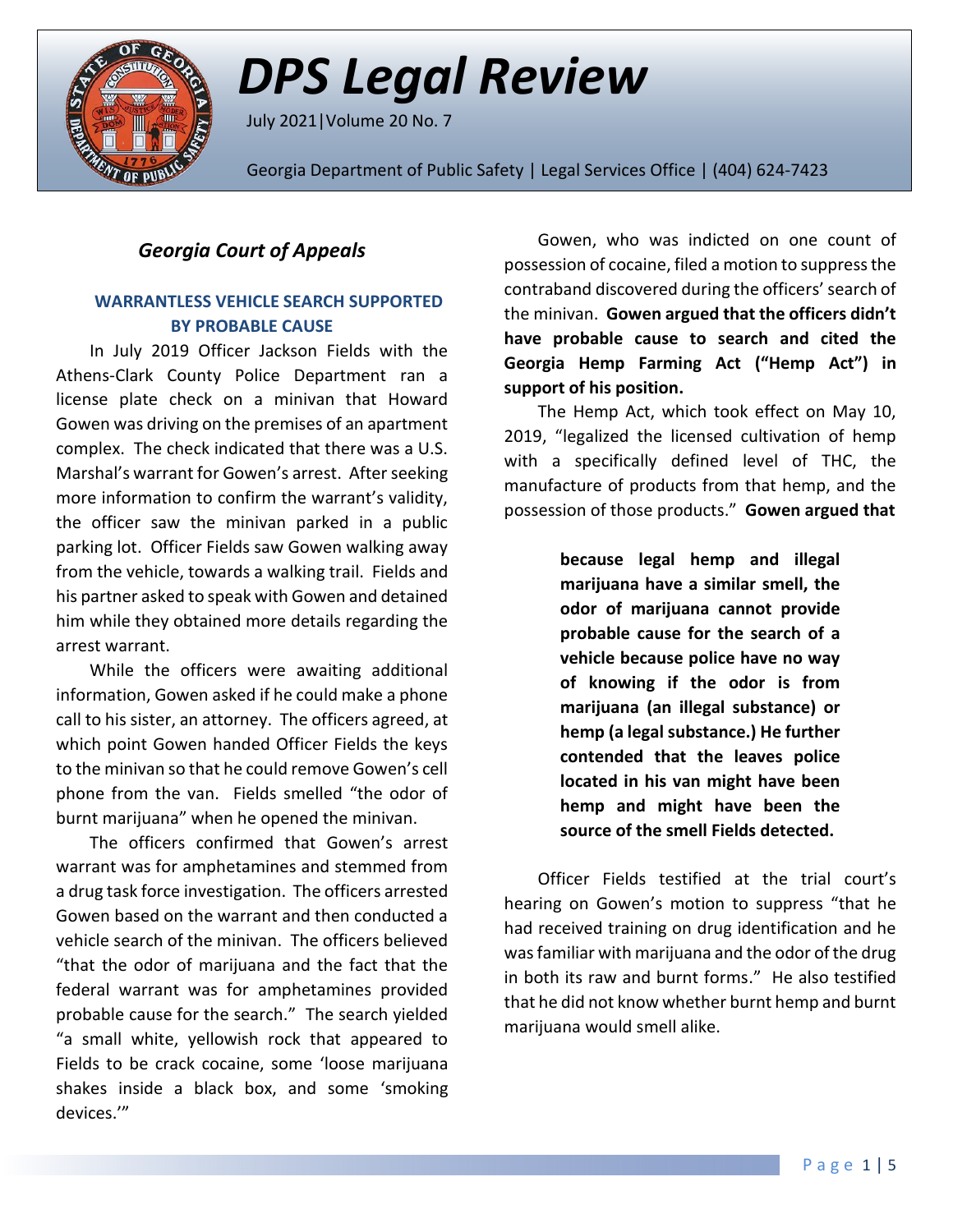**The trial court judge denied Gowen's motion to suppress:**

> In so doing, the court rejected the idea that the [Hemp Act] meant that a police officer must be able to distinguish the odor of marijuana from that of hemp before relying on the smell of marijuana to justify the search of a vehicle. The court then concluded that taken together, "the odor of burnt marijuana ... [and] the subject matter of the pending warrant" provided police with probable cause to search Gowen's van.

Gowen requested that the trial court certify its order for immediate review. Subsequently, the Georgia Court of Appeals granted Gowen's application for an interlocutory appeal.

**The Court of Appeals agreed with the trial court that the officers had probable cause to search Gowen's minivan, based on the smell of burnt marijuana in the van. The Court cited its 2003 decision in** *Miller v. State***, 261 Ga. App. 618, for the proposition that "[t]here is no requirement that the officer know with certainty that the item is [contraband] at the time of the seizure, only that there be probable cause to believe that this is the case."**

The Court also looked to the trial court record regarding Officer Fields' experience with drug investigations and his drug recognition training. Fields testified at the suppression hearing "that based on his training and experience, which included previous experience with crack cocaine, he believed the item he seized was crack cocaine." The Court found "that Fields had probable cause to suspect the item seized from the van was contraband, and the seizure, therefore, was justified."

**For these reasons, the Court of Appeals affirmed the trial court's order denying Gowen's motion to suppress the contraband found during the warrantless search of his minivan.** *Gowen v. State,* No. A21A0651, 2021 WL 2621442 (Ga. Ct. App. June 25, 2021).

# *United States District Court, Northern District of Georgia*

#### **SPLIT DECISION: DEFENDANT'S MOTION TO SUPPRESS EVIDENCE DENIED; DEFENDANT'S MOTION TO SUPPRESS STATEMENTS GRANTED**

In November 2018 Drug Enforcement Administration ("DEA") agents were conducting surveillance on a suspected "stash house" located on Old White Mill Road in Fairburn, Georgia. By using wiretaps to monitor communications regarding activity at the house, the DEA agents intercepted a communication discussing a drug deal expected to occur at the house on November 14, 2018. On November  $14<sup>th</sup>$  the agents saw a car arrive at the stash house; the car departed the premises 35 minutes later. The DEA alerted Georgia State Patrol ("GSP") troopers that the vehicle had left the premises. During a traffic stop of the vehicle, GSP troopers discovered four kilograms of methamphetamine in the car.

The DEA continued its investigation on the stash house and again contacted GSP regarding another suspected drug transaction. The DEA learned of this suspected deal by intercepting text communications between defendant Edwards and two others. Agents suspected that Edwards was arranging a deal involving eight kilograms of methamphetamine, five kilograms of which would be paid for with \$32,000 cash, with the remaining three kilograms to be on credit. One of the individuals involved in the deal texted Edwards the address of the Old White Mill Road stash house.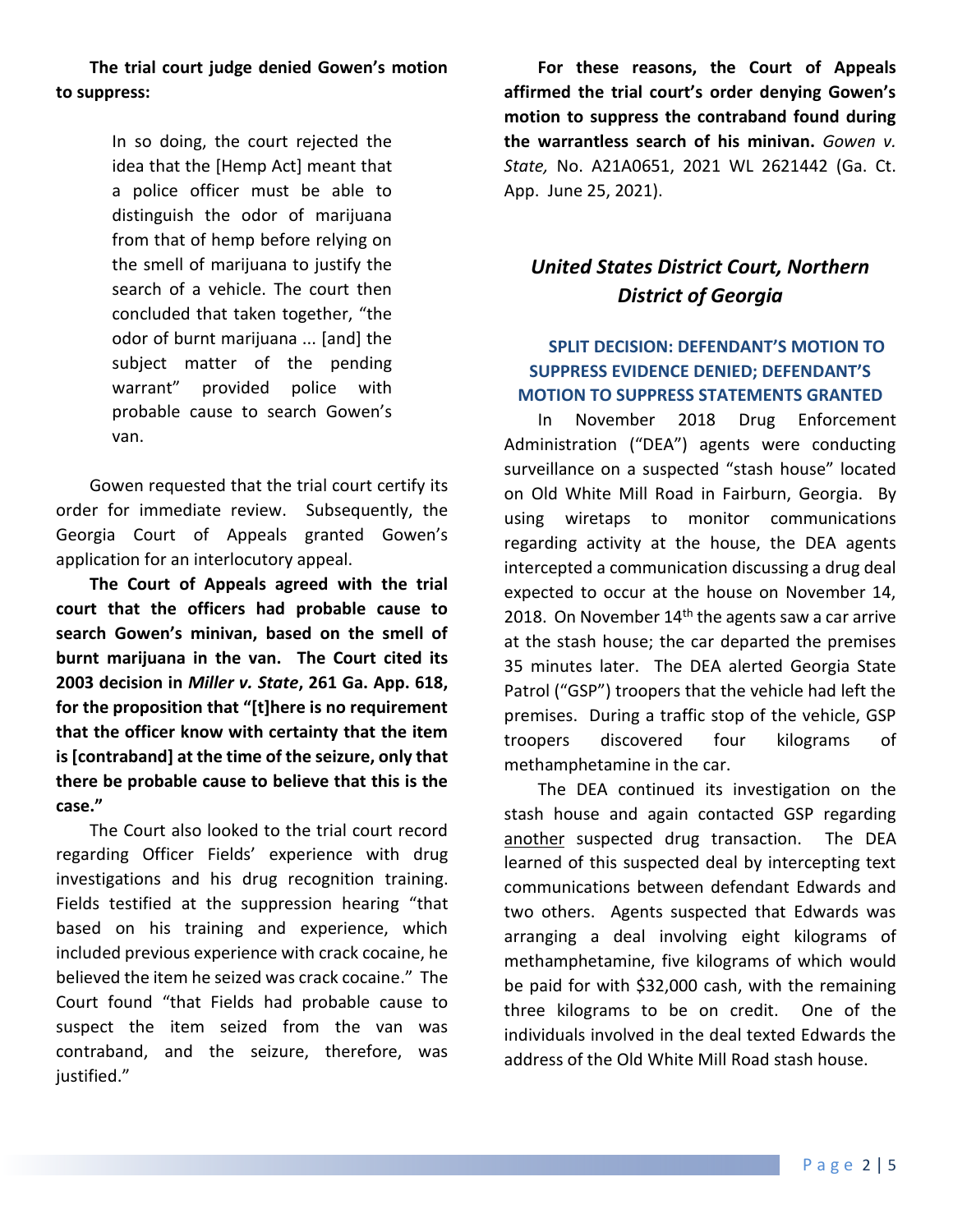The DEA contacted GSP and the Atlanta Police Department ("APD") to inform them of this upcoming drug deal, expected to take place at the stash house on November 29. At approximately 6:30 PM on this date, the DEA agents surveilling the house saw a gray Toyota Camry drive up. The agents intercepted a communication in which Edwards told another of the defendants that he had arrived at the house. The Camry departed the premises twenty minutes later. DEA agents then intercepted a phone call between two of Edwards' codefendants, in which one relayed to the other "that 'the one for 8 pantalonas had left.' Agents understood "pantalona" to refer to a kilogram of methamphetamine."

**DEA agents contacted GSP to advise them that the Camry had left the stash house and gave GSP the license plate number. GSP Corporal Richard Youngblood, who was communicating with the DEA agents, tracked the Camry from his patrol car. Cpl. Youngblood conducted a traffic stop on the Camry after noticing that its license plate was partially obscured. GSP Trooper Doug Allen and GSP K-9 dog, Nico, were with Cpl. Youngblood at the scene.**

As Cpl. Youngblood approached the Camry, he saw Linda Young in the driver's seat and defendant Edwards in the passenger seat. At Cpl. Youngblood's request, Ms. Young exited the Camry. When Cpl. Youngblood inquired as to Ms. Young's plans, "Ms. Young stated she was on her way to South Carolina from her sister's house in Georgia and was traveling with her boyfriend." Cpl. Youngblood engaged Ms. Young in conversation as he filled out a warning form regarding the partially obscured tag. **Young told Cpl. Youngblood that she didn't know the vehicle year of the Camry, prompting Youngblood to direct questions regarding the vehicle to defendant Edwards:**

> Corporal Youngblood observed Defendant avoiding eye contact and looking in various directions, and on

that basis believed Defendant was nervous. Defendant told Corporal Youngblood he and Ms. Young were traveling from Alabama—a statement inconsistent with what Ms. Young had just said. After obtaining the relevant information from Defendant, Corporal Youngblood returned to Ms. Young to complete the warning. When asked why she and Defendant gave discordant explanations of their itineraries, Ms. Young replied that she did not know. After completing the warning and running Ms. Young's information, Corporal Youngblood asked for consent to search the vehicle. Ms. Young refused, stating the vehicle was not hers.

At this point Cpl. Youngblood asked Edwards to exit the vehicle and patted him down. Youngblood then told Ms. Young and Edwards that he, Trooper Allen and K-9 Nico were going to walk around the perimeter of the Camry. Nico alerted on "the presence of drugs." **GSP's search of the vehicle uncovered two bags of methamphetamine, containing three and five kilograms, respectively. At this point, Edwards and Ms. Young were handcuffed. Edwards was then placed in the back of the patrol car of an APD officer who had responded to the scene.**

The APD officer read the *Miranda* warnings to Edwards, then asked whether Edwards understood his rights and if he "wished to speak with police without an attorney present. [Edwards] answered affirmatively." The APD officer let DEA Special Agent Gray, who had also responded to the traffic stop, know that Edwards had been Mirandized. Agent Gray and Edwards spoke for "several minutes" until Edwards told Gray that he would not continue to talk unless the police released Ms.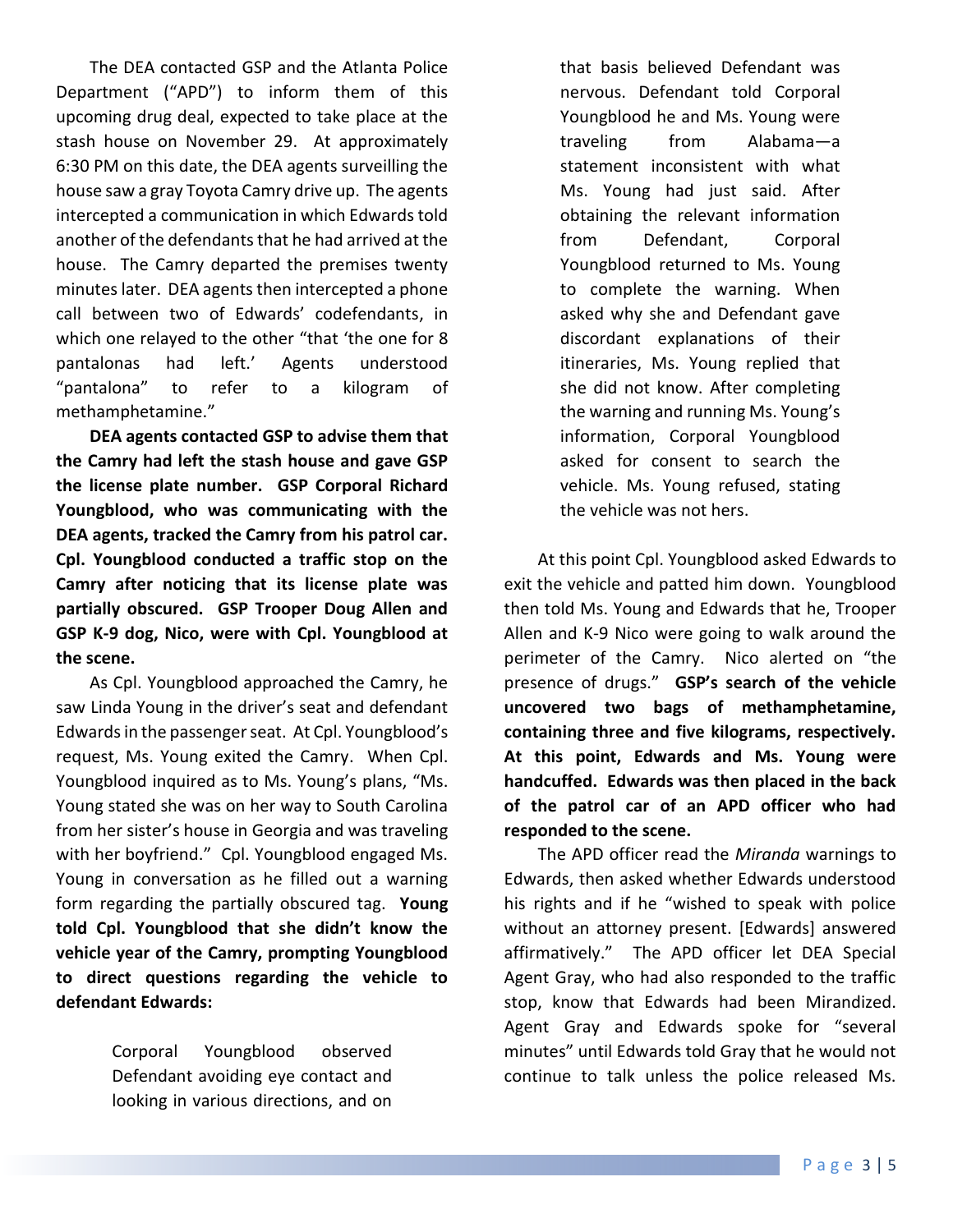Young. Once Edwards said this, "Special Agent Gray ceased his questioning and walked away."

**Edwards and Young were taken to an APD precinct, where they were handcuffed to a bench. The APD officer who read Edwards his** *Miranda* **rights was sitting in a room next door. When the officer heard Edwards "grinding his teeth", he walked over to Edwards "to ask why [he] was stressed and whether he would like to talk." The following conversation ensued:**

> Defendant [Edwards] replied, "I can't." [The officer] responded, "You cannot?" and Defendant again said, "I can't, I can't." [The officer] continued to pose questions to Defendant and Ms. Young for three minutes, at times receiving no response and at times receiving only a response from Ms. Young. Finally, [the officer] told Defendant "You need to take a deep breath and talk to me." Defendant did not immediately respond, but eventually provided [the officer] his phone's passcode and gave brief answers to some of [the officer's] questions. (Citations omitted.)

Edwards was indicted for possessing methamphetamine with intent to distribute, among other charges which were supported by the DEA's ongoing investigation. Edwards moved to suppress both the evidence discovered during the November 29<sup>th</sup> traffic stop and his statements to the APD officer. **The Magistrate Judge recommended that Edwards' motion to suppress the evidence be denied and that his motion to suppress his statements to the APD officer be granted.** Both defendant Edwards and the prosecution filed objections to the Magistrate's recommendations.

**Regarding Edwards' motion to suppress the evidence seized during the traffic stop, the U.S.** 

**District Court determined: "When Corporal Youngblood initiated the traffic stop, information collectively known by law enforcement created an objectively reasonable suspicion that the Camry contained methamphetamine. That justified Corporal Youngblood's conduct without regard to the justification for the stop he provided to Ms. Young."**

In reaching this conclusion, the Court considered Cpl. Youngblood's testimony "that DEA agents informed him prior to the stop that subjects of an investigation might be entering a certain area to purchase illegal drugs." Therefore, the Court reasoned, Cpl. Youngblood "knew the DEA suspected the presence of contraband in the gray Camry before he initiated the stop."

**The Court determined that Cpl. Youngblood's traffic stop of the Camry "had two objectively reasonable missions": (1) issuing a traffic citation for the partially obscured tag; and (2) "investigating the presence of contraband in the vehicle" based upon the information the DEA conveyed to him** *before* **the traffic stop.** The Court concluded:

> When the GSP's K-9 indicated the presence of drugs, officers acquired probable cause to search the vehicle under the well-established "automobile exception" to the warrant requirement . . . The methamphetamine and other contraband that officers recovered during their subsequent search was constitutionally obtained, and Defendant's Motion to Suppress that evidence is **DENIED**.

**The Court then turned its attention to the Magistrate Judge's recommendation that Edwards' motion to suppress his statements to the APD officer be granted:**